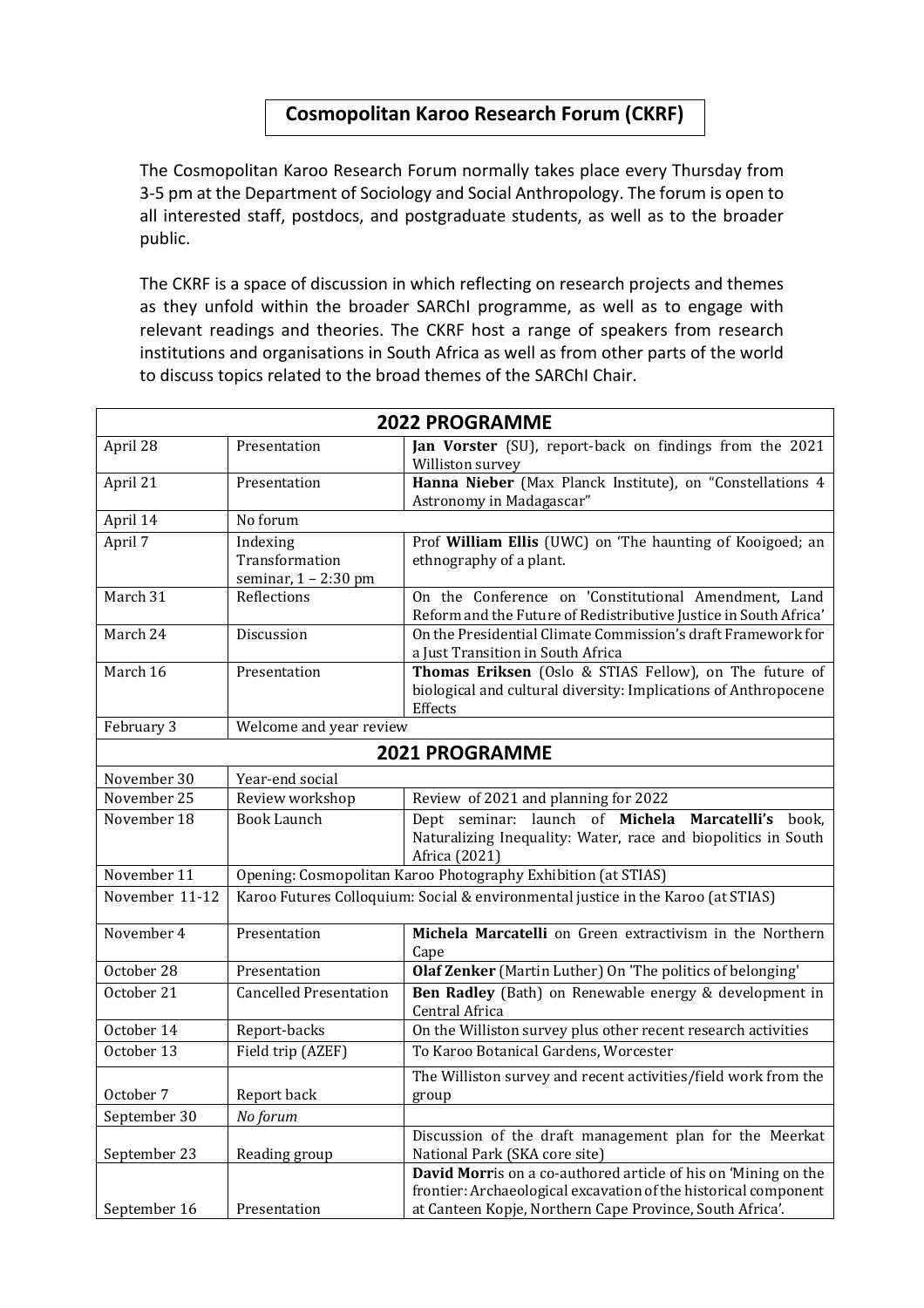|                                |                                 | Steven Robins leads a reading group session on Hickel's Less                                                               |
|--------------------------------|---------------------------------|----------------------------------------------------------------------------------------------------------------------------|
| September 9                    | Presentation                    | is More                                                                                                                    |
| August 26                      | Reading group                   | Cherryl Walker leads a reading group on social-ecological<br>system (SES)                                                  |
|                                |                                 | Doreen Atkinson on cemeteries and family histories as                                                                      |
| August 19                      | Presentation                    | cultural resources in Danielskuil, Northern Cape.                                                                          |
|                                |                                 | Basheer Arries on photovoice as methodology and fieldwork                                                                  |
| August 12                      | Presentation                    | in Williston.                                                                                                              |
| RECESS JULY 24 - AUG 10        |                                 |                                                                                                                            |
|                                | change in the Karoo             | Writers' Workshop, Devon Valley, draft papers for edited book on social-ecological                                         |
| July 21-22                     |                                 | On the work of the Support Centre for Land Change led by                                                                   |
| July 15                        | Presentation                    | Chriszanne Janse van Vuuren (SCLC)                                                                                         |
|                                |                                 | On the Karoo astro-tourism route led by Catherine Cress                                                                    |
| July 8                         | Presentation                    | (UWC)                                                                                                                      |
|                                |                                 | On environmental justice & the just transition led by Jacklyn                                                              |
| July 1                         | Presentation                    | Cock (Wits)                                                                                                                |
| June 24                        | Presentation                    | Loftus, Political ecology II: Whither the state?                                                                           |
| June 17                        | No Forum                        |                                                                                                                            |
| June 10                        | Presentation                    | Fracking in the Karoo led by Mzigaye Xaba<br>Renewable energy & the just transition in the Karoo led by                    |
| June 3                         | Presentation                    | <b>Tumi Malope</b>                                                                                                         |
| May 27                         | Reading group                   | JPS article on extractivism                                                                                                |
| May 20                         | Reading group                   | Revisiting Holden et al on 'sustainable development'                                                                       |
|                                | THEMATIC FOCUS: JUST TRANSITION |                                                                                                                            |
| May 13                         | No Forum scheduled              |                                                                                                                            |
| <b>RECESS MAY 1 - 9</b>        |                                 |                                                                                                                            |
| April 29                       | Writing workshop                | On Organisation, flow and signposting led by Cherryl Walker                                                                |
|                                |                                 | Mobility and its challenges for the colonial authorities in the                                                            |
| April 22                       | Presentation                    | Karoo led by Robert Ross (Leiden)                                                                                          |
|                                |                                 | The unquiet people: The  Xam presence in the Upper Karoo                                                                   |
| April 15                       | Presentation                    | from the 1850s to the present led by Jose de Prada Samper<br>Legassick, Hidden Histories of Gordonia (2016), chapter 1 led |
| April 8                        | Reading Group                   | by Cherryl Walker                                                                                                          |
| <b>THEMATIC FOCUS: HISTORY</b> |                                 |                                                                                                                            |
| April 1                        | <b>REC AGENDA CLOSES</b>        |                                                                                                                            |
| April 1                        | <b>Start of Easter weekend</b>  |                                                                                                                            |
| March 25                       | Research methodology            | On case studies & "zoom" research led by Cherryl Walker                                                                    |
|                                | Professional                    | Time management, workplans, proofreading, library                                                                          |
| March 18                       | development                     | resources led by Cherryl Walker                                                                                            |
| March 11                       | Reading group                   | Bridge et al, Energy & Society (2018), Introduction and<br>chapter 5 led by Stef Borchardt                                 |
|                                |                                 | Bank, 'Anthropology and fieldwork photography' (2006) led                                                                  |
| March 4                        | Reading group                   | by Michela Marcatelli                                                                                                      |
| February 18                    | Welcome and year review         |                                                                                                                            |
|                                |                                 | <b>2020 PROGRAMME</b>                                                                                                      |
| November 27                    | Year-end social                 | A hybrid (cosmopolitan) event                                                                                              |
| November 26                    | Review workshop                 | Reflections on 2020 and the first phase of the Chair's research                                                            |
|                                |                                 | programme (2016-2020)                                                                                                      |
| November 19                    | Presentations                   | MA theses: Shu-aat Davids & Melissa Coetzee                                                                                |
| November 12-13                 | Workshop                        | Cosmopolitan Karoo Research Group Writers' Workshop, Devon<br>Valley (draft papers)                                        |
| November 5                     | Presentation                    | Imtiaz Sooliman (Gift of the Givers) on his NPO's                                                                          |
|                                |                                 | humanitarian work                                                                                                          |
| October 29                     | Presentations                   | On initiating field work under lockdown: Basheer Arries, Abi                                                               |
|                                |                                 | <b>Gildenhuys and Lesego Shibambu</b>                                                                                      |
| October 22                     | Discussion                      | 'Covid Karoo': discussion on impact of covid pandemic, led by                                                              |
|                                |                                 | Michela Marcatelli                                                                                                         |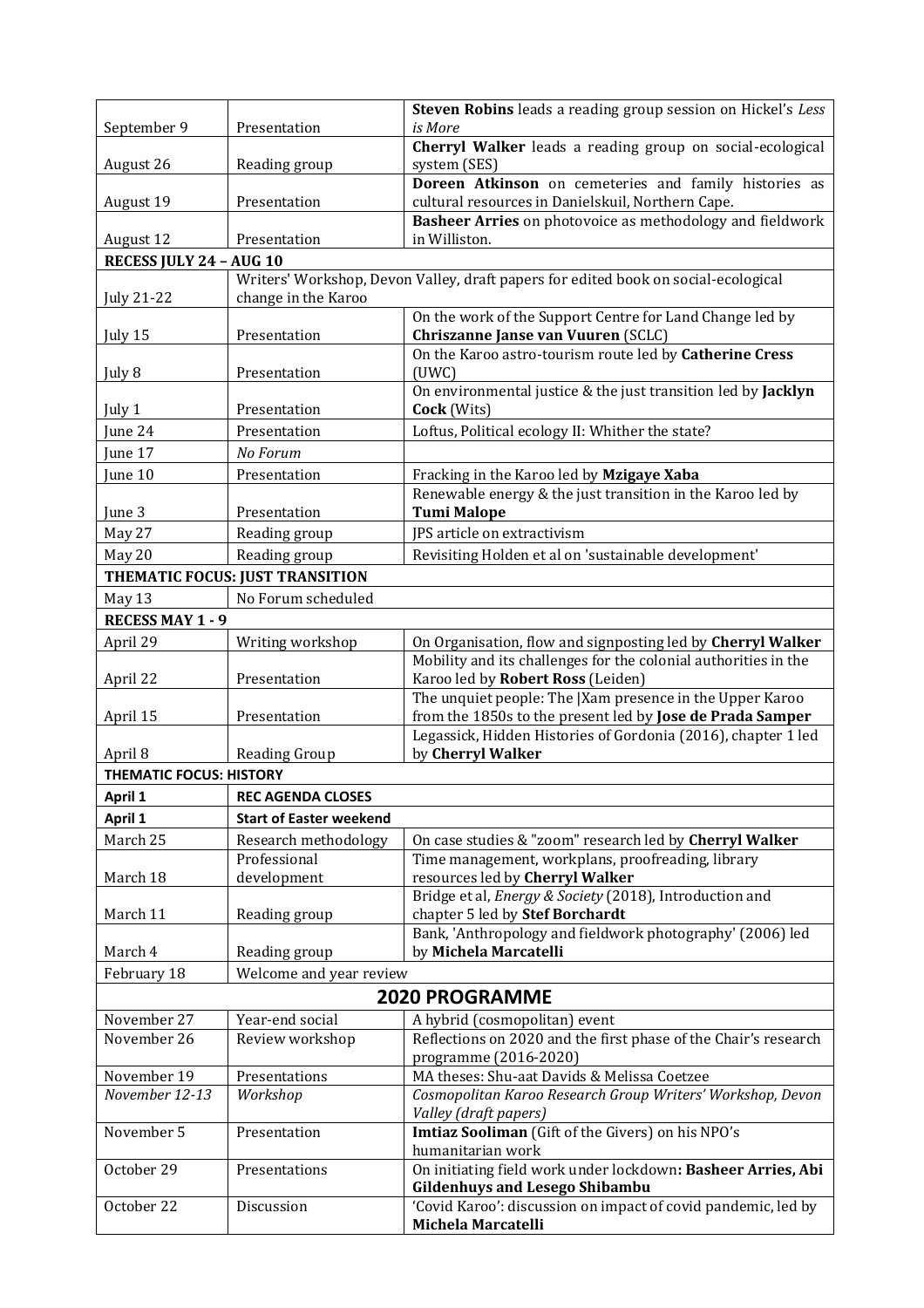| October 15               | Presentation                        | Bram Büscher (Wageningen), on conservation and uneven                                        |
|--------------------------|-------------------------------------|----------------------------------------------------------------------------------------------|
|                          |                                     | wildlife geographies in Africa                                                               |
| October 8                | Discussion                          | Reflections on POLLEN & AZEF conferences, plus input on                                      |
|                          |                                     | Endangered Wildlife Trust course                                                             |
| October 5-8              | Conference                          | Arid Zones Ecology Forum (AZEF) (virtual)                                                    |
| October 1                | Presentation                        | Davide Chinigò, on 'Centring the margins: Astronomy and the<br>SKA' project                  |
| September 24             | Public holiday                      | No forum                                                                                     |
| September 22-25          | Conference                          | Political Ecology Network (POLLEN) biennial conference<br>(virtual)                          |
| September 17             | Presentation                        | Michela Marcatelli, Stef Borchardt and Tumi Malope, on<br>their POLLEN panel & papers        |
| 14 SEPT - 18 SEPT RECESS |                                     |                                                                                              |
| September 10             | Presentation                        | <b>Cobus Theron</b> (Endangered Wildlife Trust), on their                                    |
|                          |                                     | Sustainable Land Management Project.                                                         |
| September 3              | Discussion                          | Eric Miller and Laurine Platzky on their documentary,<br>Hutchinson: Shunted                 |
| August 27                | Reading group                       | Discussion of articles on social science perspectives on<br>Covid19 in SA Journal of Science |
| Aug 20 - 30              | <b>Film Festival</b>                | Screening of Miller & Platzky, Hutchinson: Shunted, during                                   |
|                          |                                     | <b>Encounters Documentary Film Festival</b>                                                  |
| August 20                | Reading group                       | Special compilation: COVID-19: More eyes on the problem:                                     |
|                          |                                     | Perspectives from the social sciences and humanities, South                                  |
|                          |                                     | African Journal of Science, 116(7&8), 2020                                                   |
| August 13                | Presentation                        | Sonwabile Mnwana (Fort Hare) on Land, inequality & rural                                     |
|                          |                                     | struggles in the Eastern Cape                                                                |
| August 6                 | Presentations                       | `Research proposals: Basheer Arries, Abigail Gildenhuys, Lesego                              |
|                          |                                     | Sibambu                                                                                      |
| July 30                  | Writing workshop                    | Professional communication (CVs, covering letters, etc), led by                              |
|                          |                                     | <b>Cherryl Walker</b>                                                                        |
| <b>SEMESTER TWO</b>      |                                     |                                                                                              |
|                          | (ADJUSTED) RECESS 13 - 24 JULY 2020 |                                                                                              |
| 16 July                  | Discussion                          | On research struggles and coping strategies in a time of COVID                               |
| 9 July                   | Review workshop                     | Reflections on the semester and 'Christmas in July'                                          |
| July 2                   | Reading group                       | On Horkheimer and Critical Theory, led by Stef Borchardt                                     |
| June 25                  | Reading group                       | On 'sacrifice zones', led by Cherryl Walker                                                  |
| June 18                  | Writing workshop                    | On abstracts for a Karoo Studies publication                                                 |
| June 11                  | No forum                            | [WISER webinar on the basic income Grant]                                                    |
| June 4                   | Presentation                        | Steven Cramer, on Karoo futures: Thoughts on a post-covid<br>Karoo                           |
| May 28                   | Discussion group                    | Impact of COVID-19 pandemic on the Karoo, led by Renelle<br><b>Terblanche</b>                |
| May 21                   | Reading group                       | On 'degrowth', led by Michela Marcatelli                                                     |
| May 7                    | Presentations                       | Draft research proposals: Basheer Arries, Abigail Gildenhuys,                                |
|                          |                                     | Lesego Shibambu                                                                              |
| April 30                 | Discussion                          | Reflections on impact of COVID-19 on research projects                                       |
| April 23                 | Writing workshop                    | Discussion of drafts from Renelle Terblanche, Mzi Xaba, Michela<br>Marcatelli                |
| May 14                   | Reading group                       | On 'critical cosmopolitanism', led by Cherryl Walker                                         |
| April 16                 | Writing Workshop                    | Academic writing; self-editing; professional communication;                                  |
|                          |                                     | formatting requirements                                                                      |
| April 9                  | Discussion                          | General discussion of selected readings on COVID-19, its impacts                             |
|                          |                                     | and significance                                                                             |
| March 29                 | University                          | Final date for registrations                                                                 |
|                          |                                     | <b>WEEKLY FORUM RESUMED AS AN ONLINE EVENT</b>                                               |
| March 26                 | START OF NATIONAL LOCKDOWN          |                                                                                              |
|                          | Inception event                     | Field trip to Planetarium & Iziko Museum, Cape Town                                          |
| March 19                 |                                     |                                                                                              |
|                          | Discussion                          | Follow-up discussion of Shunted with Eric Miller and Laurine<br>Platzky                      |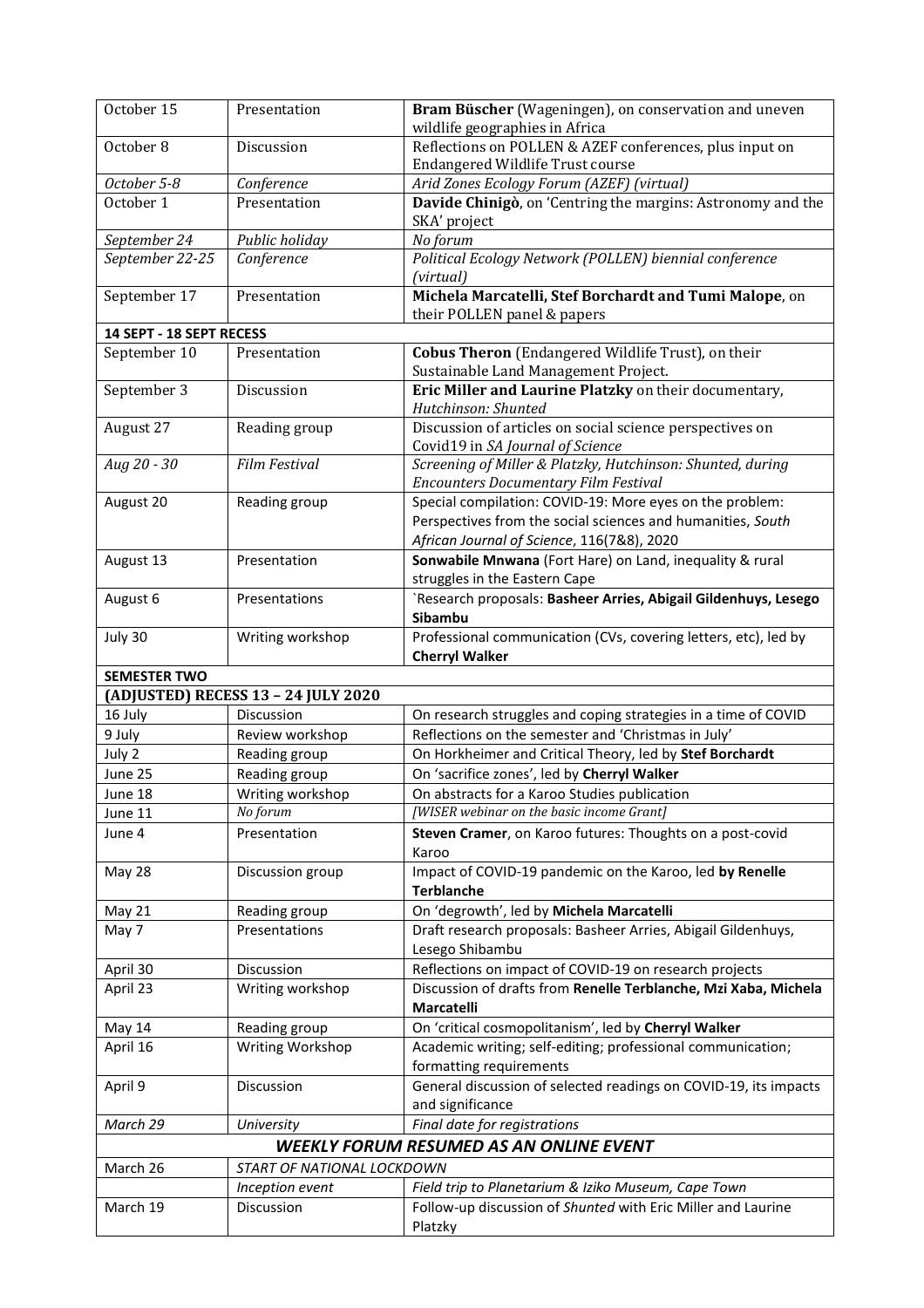| March 19                                  | Joint Dept seminar     | Screening of Eric Miller & Laurine Platzky's Shunted                                         |  |
|-------------------------------------------|------------------------|----------------------------------------------------------------------------------------------|--|
|                                           |                        | (documentary)                                                                                |  |
|                                           |                        | $(13:00 - 14:30)$                                                                            |  |
| <b>CANCELLED DUE TO COVID-19 PANDEMIC</b> |                        |                                                                                              |  |
| March 12                                  | Discussion             | On the Chair's draft 5-year review report                                                    |  |
| March 5                                   | Discussion             | On the draft Climate Justice Charter, led by Steven Robins                                   |  |
| February 27                               | Reading group          | On sustainable development (Holden et al) & a 'just transition'                              |  |
| February 20                               | Presentation           | Bool Smuts & David Daitz (Landmark Foundation) on                                            |  |
|                                           |                        | shepherding without borders project                                                          |  |
| February 13                               | Presentation           | Thelma Oppelt (HSRC), on Carnarvon, heritage, tourism and the                                |  |
|                                           |                        | <b>SKA</b>                                                                                   |  |
| February 6                                | Research team          | Welcome, report-backs, planning                                                              |  |
| February 4                                | Department             | Postgraduate welcome                                                                         |  |
|                                           |                        | <b>2019 PROGRAMME</b>                                                                        |  |
| <b>SEMESTER TWO</b>                       |                        |                                                                                              |  |
| December 12                               | <b>HONS DEADLINE</b>   | <b>FINAL DATE FOR RESEARCH PROJECT REPORTS</b>                                               |  |
| <b>Nov 29</b>                             | Review & social        | Review workshop and evening social                                                           |  |
| Nov 21 tbc                                | Tbc JSAS issue launch  | Tbc dialogue with Office of Astronomy for Development                                        |  |
| Nov 14-15                                 | Postgrad conference    | Karoo Futures: with T Hoffman & students (UCT)                                               |  |
| Nov 7                                     | Research group tbc     | Preliminary report on Loeriesfontein survey                                                  |  |
| Nov 1                                     | <b>M DEADLINE</b>      | M THESES FOR MARCH GRAD                                                                      |  |
| Oct 31                                    | Research Group tbc     | Honour student presentations                                                                 |  |
| Oct 25                                    | Launch                 | JSAS Astronomy & development special issue launch, Cambridge                                 |  |
| Oct 24                                    |                        |                                                                                              |  |
| Oct 17                                    |                        |                                                                                              |  |
| Oct 16-18                                 | Conference             | PLAAS farm worker conference                                                                 |  |
| Oct 10                                    | Presentation           | Adrian Nel (UKZN) on the Political ecological enquiry into the                               |  |
|                                           |                        | uMfolozi Biodiversity economy node                                                           |  |
| Oct 9                                     | <b>D DEADLINE</b>      | <b>D DISS FOR MARCH GRAD</b>                                                                 |  |
| Oct 8 - 10                                | Conference             | AZEF, Kimberley                                                                              |  |
| Oct 3                                     | Presentation           | Sonwabile Mnwana (Fort Hare) on 'Custom', 'property' and                                     |  |
|                                           |                        | distributive claims on South Africa's rural mining frontier                                  |  |
| Sept 26-28                                | Conference             | ASnA, NMU                                                                                    |  |
| Sept 26                                   | Presentation           | Fieldwork report backs                                                                       |  |
| Sept 19                                   | Presentation           | Tawanda Chingozha (OAD) on Sustainable Local Socio-Economic<br>Development Through Astronomy |  |
| SEPT 7-15 RECESS                          |                        |                                                                                              |  |
| Sept 5                                    | Presentation           | Rob Morrell (UCT), on Southern Theory                                                        |  |
| Sept 2                                    | M DEADLINE             | M THESES FOR DEC GRADUATION                                                                  |  |
| Aug 29                                    | Presentation           | Timm Hoffman (UCT), on land degradation in Riemvasmaak                                       |  |
| Aug 22                                    | Dept seminar, 1-2:30   | Vish Satgar (with Indexing Transformation), also CST symposium                               |  |
| Aug 15                                    | Presentation           | Wendy Annecke (former SANParks) on social science research                                   |  |
|                                           |                        | and SANParks                                                                                 |  |
| Aug 8                                     | Screening              | You have struck a Rock (in honour of Women's Day)                                            |  |
| Aug 2                                     | Department             | Dept Postgraduate Conference                                                                 |  |
| Aug 1                                     | Research Group         | Report-backs, planning                                                                       |  |
| July 30                                   | <b>D DEADLINE</b>      | <b>D DISS FOR DEC GRADUATION</b>                                                             |  |
| July 29 - Aug 1                           | Survey, Loeriesfontein | Fieldwork                                                                                    |  |
| July 22 - 26                              | Survey, Loeriesfontein | Training of enumerators                                                                      |  |
| 21 JUNE - 22 JULY RECESS                  |                        |                                                                                              |  |
| <b>SEMESTER ONE</b>                       |                        |                                                                                              |  |
| July 15-17                                | SASA Conference        | Conference, UNISA (Pretoria)                                                                 |  |
| June 20                                   | Research Group         | Presentations of SASA conference papers                                                      |  |
| June 13                                   | Research Group         | Working session on coding transcripts.                                                       |  |
| June 11-14                                | ECAS, Edinburgh        | [CW, MiM)                                                                                    |  |
| June 6                                    | Research Group         | Debrief on field work                                                                        |  |
| May 30                                    | Presentation           | Emile Smidt, on conservation labour and the cost of militarised                              |  |
|                                           |                        | responses to rhino poaching                                                                  |  |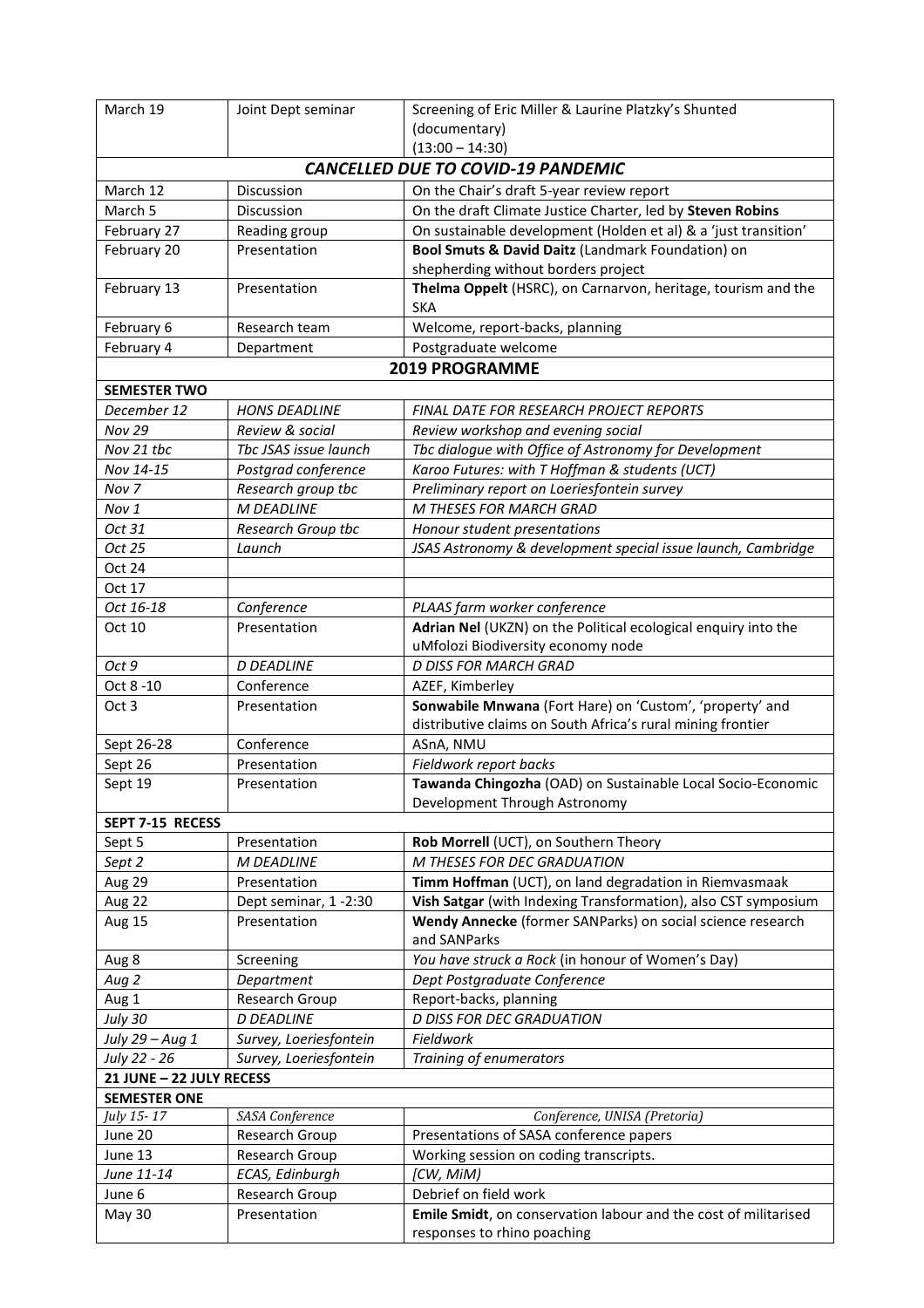| May 23                | Presentation                      | Andries du Toit (PLAAS), on agrarian change and biopolitics in         |  |  |
|-----------------------|-----------------------------------|------------------------------------------------------------------------|--|--|
|                       |                                   | post-apartheid South Africa                                            |  |  |
| May 9                 | Department                        | MA proposal presentations                                              |  |  |
| May 16                | Writing Workshop                  | On thematic analysis                                                   |  |  |
| May 7                 | Department                        | MA proposal presentations                                              |  |  |
| May 2                 | Presentation                      | Hein Gerwel (SU), on cannabis and pro-poor agricultural growth         |  |  |
|                       |                                   | in Eastern Cape Province                                               |  |  |
| April 25              | Department                        | Honours proposal presentations                                         |  |  |
| April 18              | No Forum                          | [Easter long weekend 19-22]                                            |  |  |
| April 11              | <b>Women's Land Summit</b>        |                                                                        |  |  |
| April 11              | <b>Reading Group</b>              | On environmental justice led by Michela Marcatelli                     |  |  |
| April 4               | Presentation                      | Desta Mebratu (SU, STIAS), on Transformative Infrastructure for        |  |  |
|                       |                                   | Wellbeing Economy in Africa                                            |  |  |
| March 29              | University                        | Final date for registrations                                           |  |  |
| March 28              | Field trip                        | !Khwa ttu San Culture and Education Centre & West Coast Fossil<br>Park |  |  |
| 21-31 MARCH RECESS    |                                   |                                                                        |  |  |
| March 14              | Writing workshop                  | Research team                                                          |  |  |
| March 7               | Presentation                      | Steven Robins, on 'Day zero' and the politics of water in Cape         |  |  |
|                       |                                   | Town                                                                   |  |  |
| March 5               | Woordfees                         | Cherryl Walker, panel discussion on Women, land, nature                |  |  |
| Feb 28                | Reading group                     | On social reproduction                                                 |  |  |
| Feb <sub>21</sub>     | Presentation                      | Bram Büscher (WU) on Saving nature in the era of post-truth            |  |  |
|                       |                                   | politics & platform capitalism                                         |  |  |
| Feb 14                | Presentation                      | Michela Marcatelli (SU) on the land-water nexus                        |  |  |
| Feb 7                 | Research team                     | Welcome, report-backs, planning                                        |  |  |
| Feb 4-5               | PLAAS workshop                    | "Resolving the land question"                                          |  |  |
| Feb 5                 | Department                        | Postgraduate welcome                                                   |  |  |
| <b>2018 PROGRAMME</b> |                                   |                                                                        |  |  |
|                       |                                   |                                                                        |  |  |
| <b>SEMESTER TWO</b>   |                                   |                                                                        |  |  |
| <b>Nov 30</b>         | Review & social                   | Review workshop and social                                             |  |  |
| Nov 26-27             | Colloquium                        | Karoo Futures workshop: Envisioning land reform in South Africa's      |  |  |
|                       |                                   | drylands                                                               |  |  |
| <b>Nov 22</b>         | Presentation                      | Ebenaezer Appies (Stellenbosch), on renewable energy                   |  |  |
| Nov 19-21             | Workshop                          | SU/Leipzig workshop on Knowledge Societies in Africa                   |  |  |
| <b>Nov 15</b>         | Screening                         | Jarita Holbrook on her movie, Karoo Radio Telescope (2016)             |  |  |
| <b>Nov 13</b>         | Workshop                          | Workshop with municipality stakeholders on Sutherland survey           |  |  |
| Nov 8                 | Presentation                      | Discussion of draft SARChI Sutherland Survey Report                    |  |  |
| Nov 1                 | Presentation                      | Presentations by Josh Musson, Adara Nicolls, Hermy Steenkamp on        |  |  |
|                       |                                   | their Honour s research projects                                       |  |  |
| Nov 1                 |                                   | Last day for submitting Ms for March graduation                        |  |  |
| Oct 25                | Report-backs                      | On AZEF, the Karoo Special Issue, and current fieldwork                |  |  |
| Oct 18                | Presentation                      | Presentations by Honours students on work in progress                  |  |  |
| Oct 16-18             | <b>AZEF</b>                       | ARID ZONE ECOLOGY FORUM in Robertson                                   |  |  |
| Oct 12                | Screening                         | Dan Yon (Toronto), on his movie Mining Memory: Legacies of St          |  |  |
|                       |                                   | Helena in the Northern Cape                                            |  |  |
| Oct 11                | Presentation                      | Sarah Buchner, commissioning scientist, SKA                            |  |  |
| Oct 10                |                                   | Last day for submitting PhDs for March graduation                      |  |  |
| Oct 4                 | No forum                          |                                                                        |  |  |
| Sept 28               | SKA workshop                      |                                                                        |  |  |
| Sept 27               | Report back                       | General report-back on conferences, field work and papers              |  |  |
| Sept 20               | Presentation                      | Nigel Amschwand on his book, 1847.                                     |  |  |
| SEPT 3 - 14 RECESS    |                                   |                                                                        |  |  |
| Sept 6                | Presentation                      | Led by Monene Mogashoa, on her research on the meanings of land        |  |  |
|                       |                                   | [DC and CW at the IAS Conference]                                      |  |  |
| Sept 3                |                                   | Last day for submitting M theses for Dec graduation                    |  |  |
| Aug 30<br>Aug 23      | Writing workshop<br>Reading group | On writing an abstract<br>On labour and/or related themes              |  |  |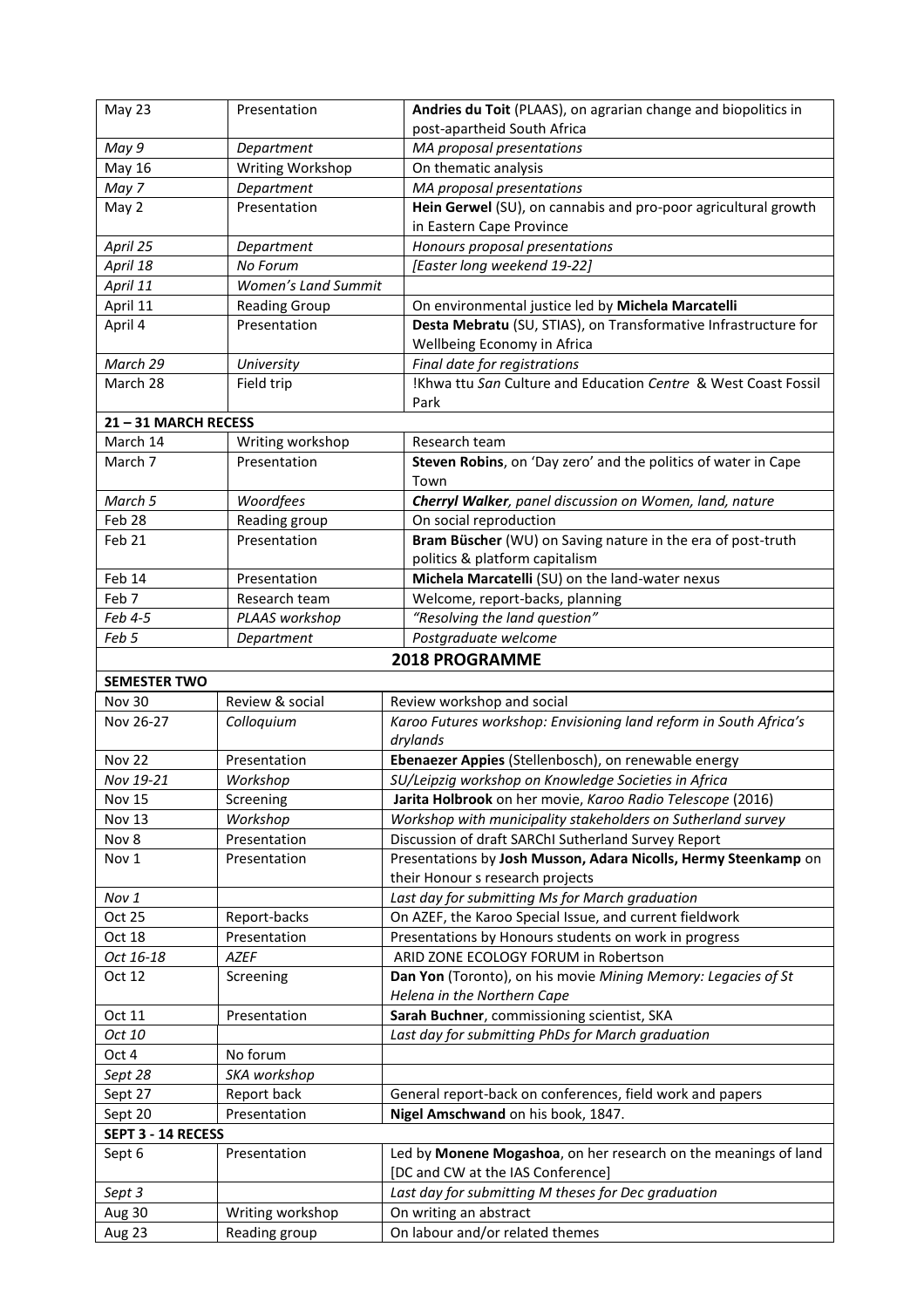| Aug 16                   | Reading group                        | On 'Human-nature Interactions through a multispecies lens' (Aisher                    |
|--------------------------|--------------------------------------|---------------------------------------------------------------------------------------|
|                          |                                      | & Damodaran, Conservation & Society 2016)                                             |
| Aug 9                    | <b>HOLIDAY</b>                       |                                                                                       |
| Aug 3                    |                                      | Dept Postgraduate Conference                                                          |
| Aug 2                    | Dialogue                             | Discussion among astronomers and social scientists on what we do                      |
|                          |                                      | and how, with Roy Maartens (SARChI SKA), Vanessa McBride (IAU                         |
|                          |                                      | Office of Astronomy for Development), Cherryl Walker and Davide                       |
|                          |                                      | Chinigò                                                                               |
| July 26                  | Research team                        | Catch-up and semester review (3-4 p.m.)                                               |
| 22 JUNE - 23 JULY RECESS |                                      |                                                                                       |
| <b>SEMESTER ONE</b>      |                                      |                                                                                       |
| June 22                  | Review workshop                      | Report-backs and semester review, followed by social                                  |
| June 14                  | <b>Student presentations</b>         | Presentations on new (2018) research proposals and draft SASA                         |
|                          |                                      | conference papers                                                                     |
| June 7                   | Presentation                         | Emma Archer (CSIR) on climate change and the Karoo                                    |
| May 31                   | Writing workshop                     | Student writing workshop                                                              |
| May 24                   | Presentation                         | Marianne Grzondziel (Freiburg) on farm worker issues in the Central                   |
|                          |                                      | Karoo                                                                                 |
| May 17                   | Presentation                         | Olaf Zenker (Bern) on land restitution                                                |
| <b>May 10</b>            | Department                           | Departmental MA proposal presentations (also on 9 <sup>th</sup> )                     |
| May 8                    | <b>PLAAS Seminar</b>                 | Cherryl Walker on current research, PLAAS, UWC                                        |
| May 7                    | <b>UCT Seminar</b>                   | Davide Chinigò on current research, UCT Sociology Department                          |
| May 3                    | Presentation                         | Simon Hall (UCT) on living heritage in the Karoo                                      |
| April 26                 | Presentation                         | Ilse Eigelaar-Meets on migration in Northern Cape Province                            |
| April 19                 | Presentation                         | Led by Monene Mogashoa (PhD student) on land, memory and                              |
|                          |                                      | identity                                                                              |
| April 12                 | Reading group                        | Led by Renelle Terblanche (PhD student) on social capital                             |
| March 22                 | Presentations and                    | Presentation of draft papers by Cherryl Walker and Davide Chinigò                     |
|                          | report back                          | on the astronomy and land-use change in the Karoo, and report-<br>back from fieldwork |
| March 15                 | <b>Reading Group</b>                 | Led by Tumi Malope (PhD student) on the minerals-energy complex                       |
|                          |                                      | and precarious work in relation to renewable energy                                   |
| March 14                 | Workshop                             | HSRC community engagement workshop in Carnarvon                                       |
| March 8                  | <b>Reading Group</b>                 | Led by Charmaine Manyani (PhD student) on game farming and                            |
|                          |                                      | land use changes                                                                      |
| March 7-8                | Conference                           | History of Astronomy Conference                                                       |
| March 1                  | Presentation                         | Jose de Prada-Samper (Barcelona) on Heritage and Karoo                                |
|                          |                                      | Cosmos                                                                                |
| Feb 22-23                | JSAS workshop                        | Writers workshop: Karoo futures part-special issue (forthcoming)                      |
| Feb 12-18                | Field trip                           | Beginning of the year fieldtrip to the Eastern Karoo                                  |
| Feb 8                    | Reading group                        | Led by Davide Chinigò (post-doc) on issues of scale                                   |
|                          |                                      | <b>2017 PROGRAMME</b>                                                                 |
|                          |                                      |                                                                                       |
| <b>SEMESTER TWO</b>      |                                      |                                                                                       |
| Dec 1                    | Team workshop                        | Review workshop & year-end social                                                     |
| Nov 22-23                | Conference                           | Postgraduate research conference, co-hosted with PLAAS (UWC)                          |
| <b>Nov 16</b>            | Presentation                         | Students reviewed their presentations for the upcoming conference.                    |
| Nov 2, 9                 | No forum: socio-                     |                                                                                       |
|                          | economic survey in                   |                                                                                       |
|                          | Sutherland scheduled<br>in this time |                                                                                       |
|                          |                                      |                                                                                       |
|                          |                                      |                                                                                       |
| Oct 26                   | Team presentations                   | Presentations by SARChI PhD students on work in progress                              |
| Oct 19                   | <b>Team Presentation</b>             | Presentations by SARChI Honours students on work in progress                          |
| Oct 12                   | Presentation                         | Sharron Marco-Thyse (CRLS), on farm workers in the Central Karoo                      |
|                          |                                      | and the work of the Centre For Rural Legal Studies                                    |
| Oct 5                    | Presentation                         | Khumisho Moguerane (UJ), on Northern Cape history                                     |
| Sept 28                  | Presentation                         | Wendy Annecke (SANParks), on social-ecological research and                           |
|                          |                                      | protected areas                                                                       |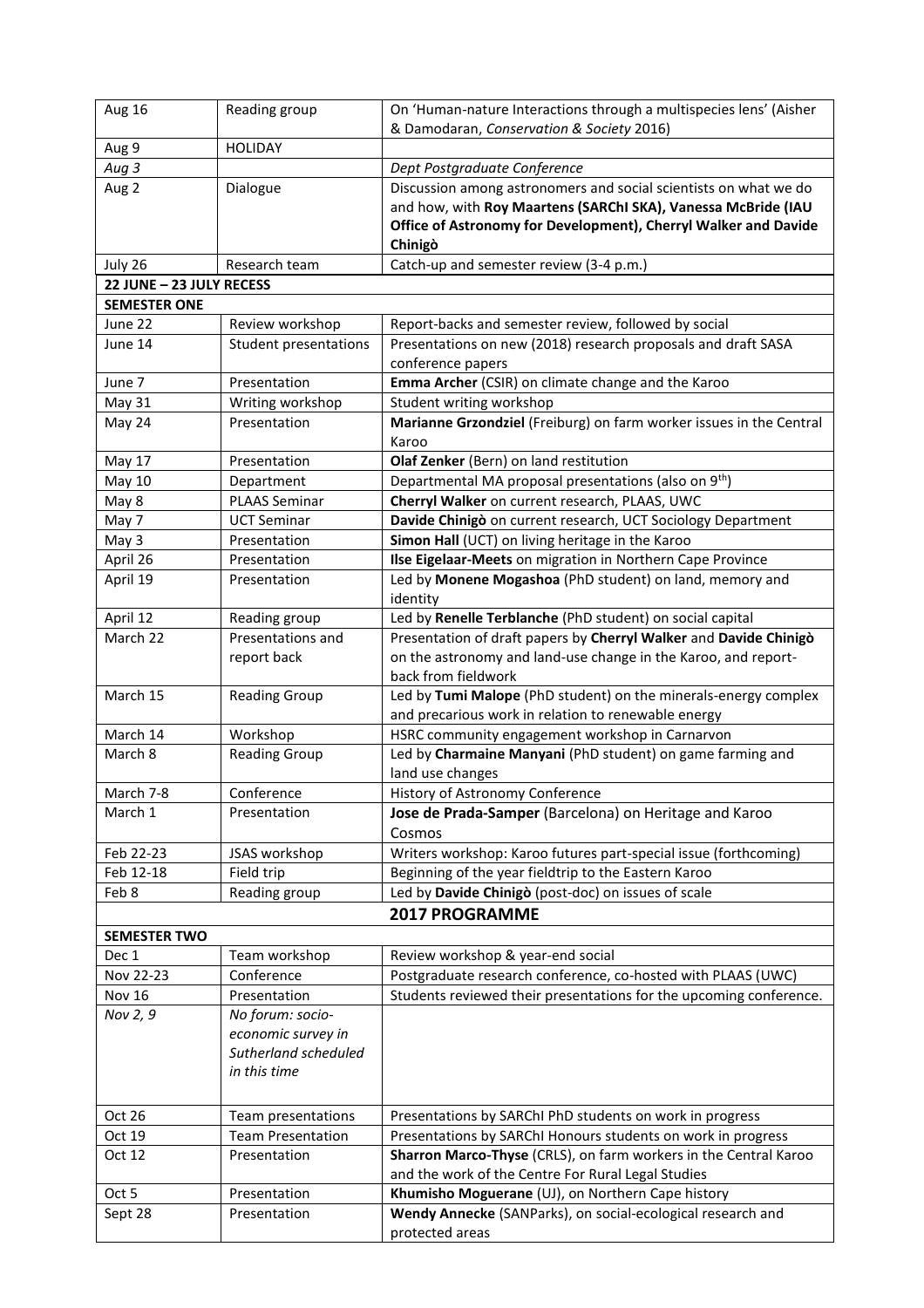| Sept 27                  | Public lecture                             | Bernie Fanaroff (SKA), on 'Science, the SKA and Big Data: Can Africa                                                      |  |
|--------------------------|--------------------------------------------|---------------------------------------------------------------------------------------------------------------------------|--|
|                          |                                            | lead?', co-hosted with STIAS                                                                                              |  |
| Sept 21                  | Team presentation                          | Presentations by postgrad students on work in progress                                                                    |  |
| Sept 14                  | Team presentation                          | Presentations by SARChI MA students on work in progress                                                                   |  |
| SEPTEMBER 2-10 RECESS    |                                            |                                                                                                                           |  |
| Aug 31                   | Writing workshop                           | Research team workshop: On writing a conceptual framework                                                                 |  |
| Aug 24                   | Reading group                              | Research team reading group                                                                                               |  |
| Aug 17                   | Presentation                               | James Chibueze (SKA), on the SKA & AVN and astronomy for<br>development                                                   |  |
| Aug 10                   | Presentation                               | Caroline Poole (research team): Vanwyksvlei survey findings;<br>Cherryl Walker, Davide Chinigó: paper presented to MEARIM |  |
| Aug 4                    |                                            | Departmental Postgraduate Conference (Ds & MAs to present work in progress; open to all)                                  |  |
| Aug 3                    | Presentation                               | Leana Olivier (FARR) on the work of the Foundation for Alcohol<br>Related Research (FARR) in the Karoo                    |  |
| July 27                  | Presentation                               | David Davidson (SU) & students, on engineering, radio astronomy &<br>the SKA                                              |  |
| July 20                  | Presentation                               | Hedley Twidle (UCT), on 'The Pitfalls of Geological Consciousness:<br>The Politics of Deep Time in South Africa.'         |  |
| July 17                  | Classes start; Hons research proposals due |                                                                                                                           |  |
| JUNE 23 - JULY 16 RECESS |                                            |                                                                                                                           |  |
| <b>SEMESTER ONE</b>      |                                            |                                                                                                                           |  |
| June 21                  | Team workshop                              | Semester review; followed by social                                                                                       |  |
| June 15                  | Presentation                               | Johann Kirsten (SU) on agriculture and land reform in the N Cape                                                          |  |
| June 8                   | Presentation                               | Timm Hoffman (UCT), with Francois van der Merwe (LHSK Trust), on                                                          |  |
|                          |                                            | conservation challenges & the work of the Leslie Hill Succulent                                                           |  |
|                          |                                            | Karoo Trust                                                                                                               |  |
| June 1                   | Presentation                               | Bram Buscher (WU) on his current research programme                                                                       |  |
| <b>May 25</b>            | Team workshop                              | Writing workshop                                                                                                          |  |
| May 18                   | Report-backs                               | Reflections on fieldwork                                                                                                  |  |
| May 11                   | Reading group                              | Articles on sustainable development and assemblage theory                                                                 |  |
| May 4                    | Planning meeting                           | Review of programme for 2 <sup>nd</sup> quarter                                                                           |  |
| May 3, 4                 | MA proposals                               | Presentation of draft proposals to the Department                                                                         |  |
| April 20                 | Honours projects                           | Presentation of research ideas to the Department                                                                          |  |
| April 6                  | Presentation                               | Anton Binneman (SKA), on the SKA and community engagement                                                                 |  |
| March 30                 | Reading group                              | Articles on political ecology and the capitalocene                                                                        |  |
| March 23                 | Presentation                               | Pam Christie (UCT) on the history of education in Carnarvon                                                               |  |
| March 16                 | Project proposals                          | Discussion of individual research questions (new projects)                                                                |  |
| Feb 23                   | Report-backs                               | Reflections on the inception field trip; semester planning                                                                |  |
| 2016 Programme           |                                            |                                                                                                                           |  |
| <b>SEMESTER TWO</b>      |                                            |                                                                                                                           |  |
| <b>Nov 31</b>            | Team workshop                              | Review of year, followed by social event                                                                                  |  |
| <b>Nov 22</b>            | Team workshop                              | Writing workshop                                                                                                          |  |
| <b>Nov 17</b>            | Team workshop                              | Reflections on the Colloquium                                                                                             |  |
| Nov 7/8                  |                                            | Karoo Futures? Trajectories of Change                                                                                     |  |
| Oct 27                   | Report-backs                               | Reports from conferences and the field                                                                                    |  |
| Oct 20                   | Report-backs                               | Reports from conferences and the field                                                                                    |  |
| Oct 13                   | Presentation                               | Sharmila Goedhart (SKA), on astronomy and the SKA                                                                         |  |
| Sept 29                  | Presentation                               | Bram Buscher (Wageningen), on crisis conservation                                                                         |  |
| Sept 28                  | Presentation                               | Stasja Koot (Wageningen), on Khoisan identity                                                                             |  |
| Sept 15                  | Presentation                               | Clement Cupido (ARC), on smallholder pastoralism                                                                          |  |
| Sept 1                   | Presentation                               | John Parkington (UCT), on Khoisan cosmologies                                                                             |  |
| Aug 25                   | Presentation                               | David Fig (Wits and UCT), on fracking                                                                                     |  |
| Aug 18                   | Presentation                               | Oonsie Biggs (SU) on social-ecological systems and resilience                                                             |  |
| Aug 11                   | Presentation                               | Ben Cousins (PLAAS, UWC), on land & agrarian reform                                                                       |  |
| Aug 4                    | Presentation                               | Lesley Green (UCT), on contested ecologies                                                                                |  |
| July 28                  | Honours elective                           | Readings on theoretical perspectives                                                                                      |  |
| July 21                  | Honours elective                           | Readings on the history of land in South Africa                                                                           |  |
| <b>SEMESTER ONE</b>      |                                            |                                                                                                                           |  |